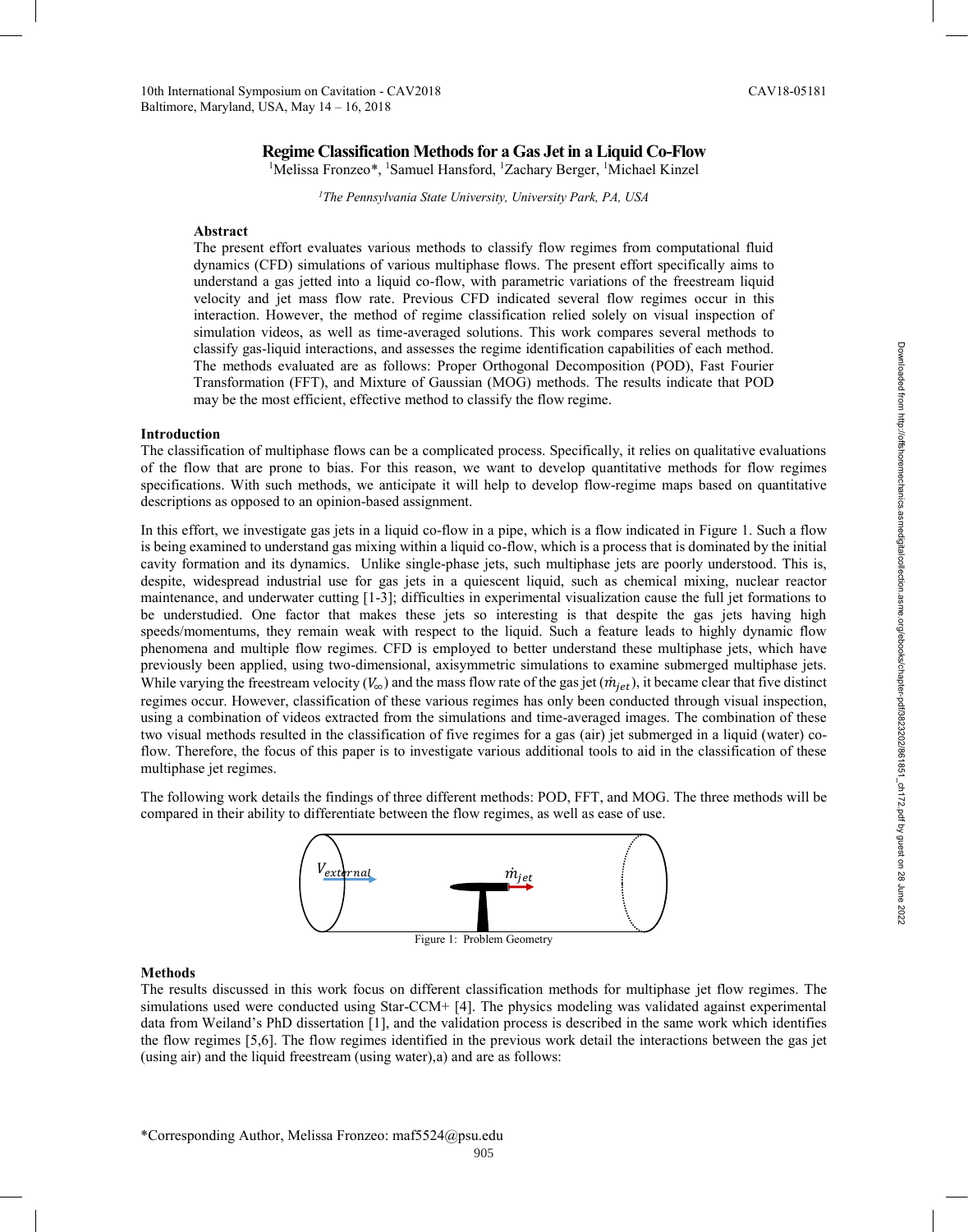- Shedding Jet: Large bubble ejections; gas is attached to the nozzle
- Toroidal Cavity: Small gaseous cavity; liquid enters cavity in constant stream.
- Pulsating Cavity: Medium gaseous cavity; large interface waves; liquid enters cavity
- Stable Cavity: Large gaseous cavity; little to no liquid enters cavity; small interface waves
- Over-Ventilated Cavity: Small gaseous cavity; large bubble ejections from end of cavity.



Figure 2: Cartoons of each mode; (a) Toroidal Cavity, (b) Pulsating Cavity, (c) Stable Cavity, (d) Over-Ventilated Cavity, (e) Shedding Jet.

Examples of each of these regimes are shown in Figure 2 (cartoons) and Figure 3 (simulation). The grayscale lines are volume fraction, which outline the gaseous cavity (where regions outside the black are pure liquid and white indicates gas). The color contours are Mach, with dark blue being low Mach, and the brighter blue/cyan colors showing the jet. The top images are of the time-averaged simulation, while the bottom images are a snapshot of the unsteady simulation.

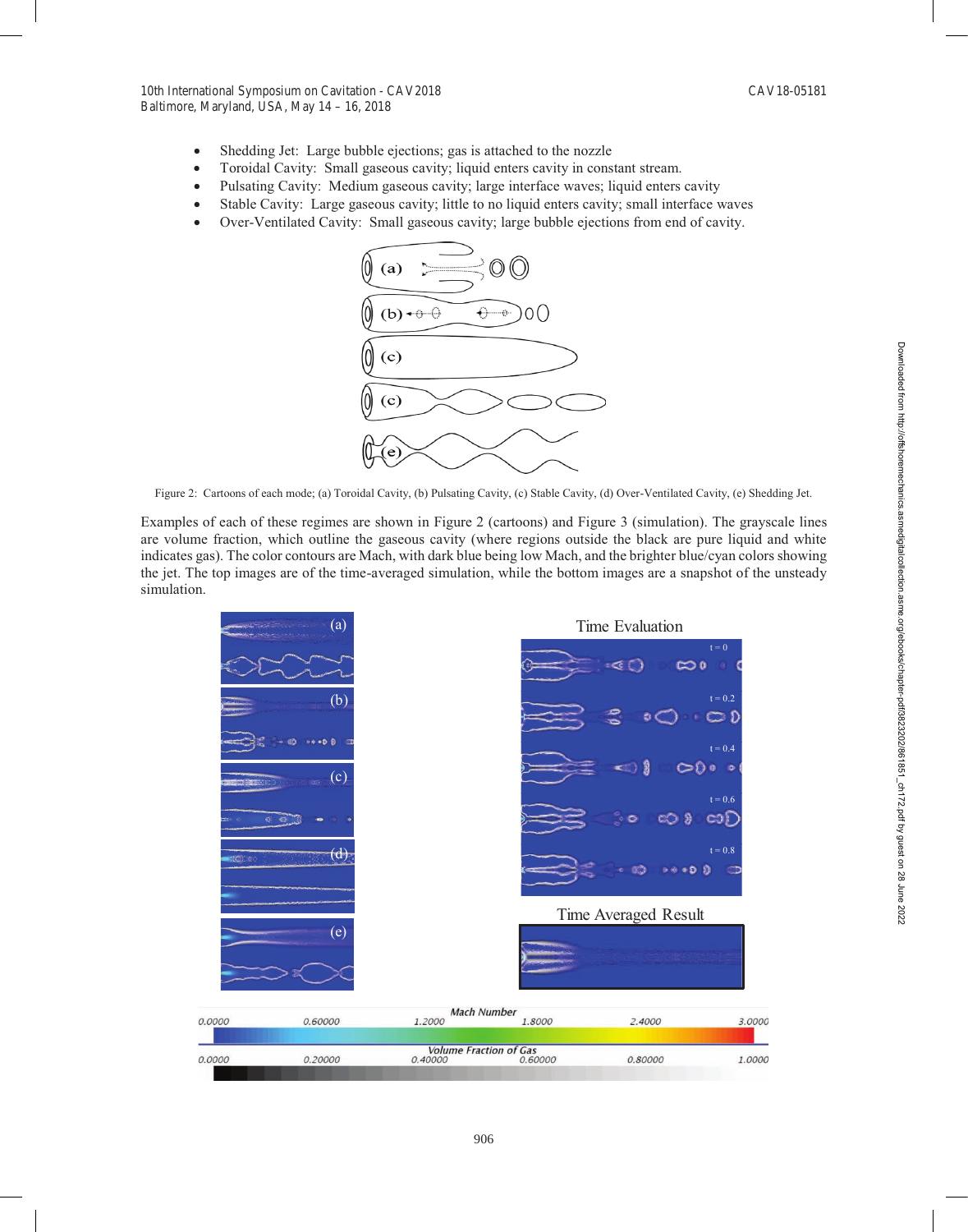Figure 3: (a) Shedding Jet, (b) Toroidal Cavity, (c) Pulsating Cavity, (d) Stable Cavity, (e) Over-Ventilated Cavity

Figure 4: Time Sequence (top) and time-averaged solution (bottom) of a Toroidal Cavity

Previously, the regimes were classified through visual inspection, comparing videos created from the unsteady simulations and the time averaged solutions. This provided the insight to pick out the properties described above, and subsequently classify regimes. A sample of this process is provided for a Toroidal Cavity case in Figure 4.

The new methods of regime analysis to be investigated (POD, FFT, and MOG) all require the full simulation data. The POD and FFT methods require a video, or series of snapshots, extracted from the simulation while it was running. MOG can be conducted on mean data collected at the end of the simulation.

The first tool of interest is the use of POD. The POD approach offers several advantages(1) it is statistically based, (2) it has clear analytical foundations for understanding its limitations and capabilities, and (3) it allows for the extraction of spatial and temporal structures from a turbulent field (Berkooz, Holmes, and Lumley) [7]. Applying POD to a set of multiphase jet cases, simulated through CFD, isolates large-scale structures within the regimes, such as waves on the interface. The exact method that will be applied in this paper is a singular value decomposition (SVD). The approach uses a series of images, with a known time delay between images, and computes the spatial eigenmodes, or POD modes. The number of modes is dependent on the number of images input into the code. Each mode has a given amount of energy, with lower number modes being the most energetic, and thus they cause the more pronounced interfacial motion on the jet regimes. The original images can then be reconstructed using a set energy cut off, which allows one to determine the dominant modes and large scale motions in the overall movement. This in turn aids in the identification of regimes based on significant interfacial characteristics. In regards to this method, the input parameters, such as initial image quality and the number of input images, must also be investigated. Using very large or high-quality images can become computationally expensive, with large amounts of computer memory required to process the data. This method provides additional visual information for study in the spatial modes, and the amount of energy required to reconstruct an image provides some quantitative data.

The second method is employing an FFT of the temporal behavior linked to the POD modes. Thus, this FFT data is collected and output within the same code as the POD analysis. This gives the frequency characteristics of the corresponding POD modes from the latter analysis. However, this is highly dependent on the number of images input, as well as their temporal spacing, as the method is incapable of extracting frequency data below the temporal cutoff. However, it is worthwhile to investigate the frequency peaks which correspond to the different spatial POD modes, looking for a method of classification

The final method investigated with respect regime classification is the MOG method [8]. This method takes a histogram of the resulting field within each condition and using the distribution to map to a specific regime. More specifically, the resultant peaks in data (such as internal pressure, volume fraction of gas in a defined region, internal velocity, or turbulent kinetic energy within the system) can then be compared from regime to regime, to see if they have any discerning power in regime classification. These peaks can be statistically analyzed, and the overall system of peaks can be reconstructed using a number of Gaussian peaks. This method has previously been applied to cavitation and supercavitation to identify regions and physical phenomenon, and it will be interesting to apply the method to regime classification.

# **Results**

This section details some of the results of each method, along with a description of the regime discerning power with regards to the original visual method.

POD is similar to the time-averaged solution images, but the coherent structures of the waves are easier to identify. Such a process allows for better discriminatory power of the flow regimes, though it still requires visual inspection and comparison. A case for each regime (classified by the original visual method) is shown below (Figure 5) The bottom half of each image is the 1<sup>st</sup> spatial eigenmode, which is the mode with the largest energy. The black and white patches distinguish wave formations, giving an idea of frequency and distance over which they occur. The modes have been placed under a slice of the original simulation (converted to black and white to highlight the gas-liquid interface), at a single time step.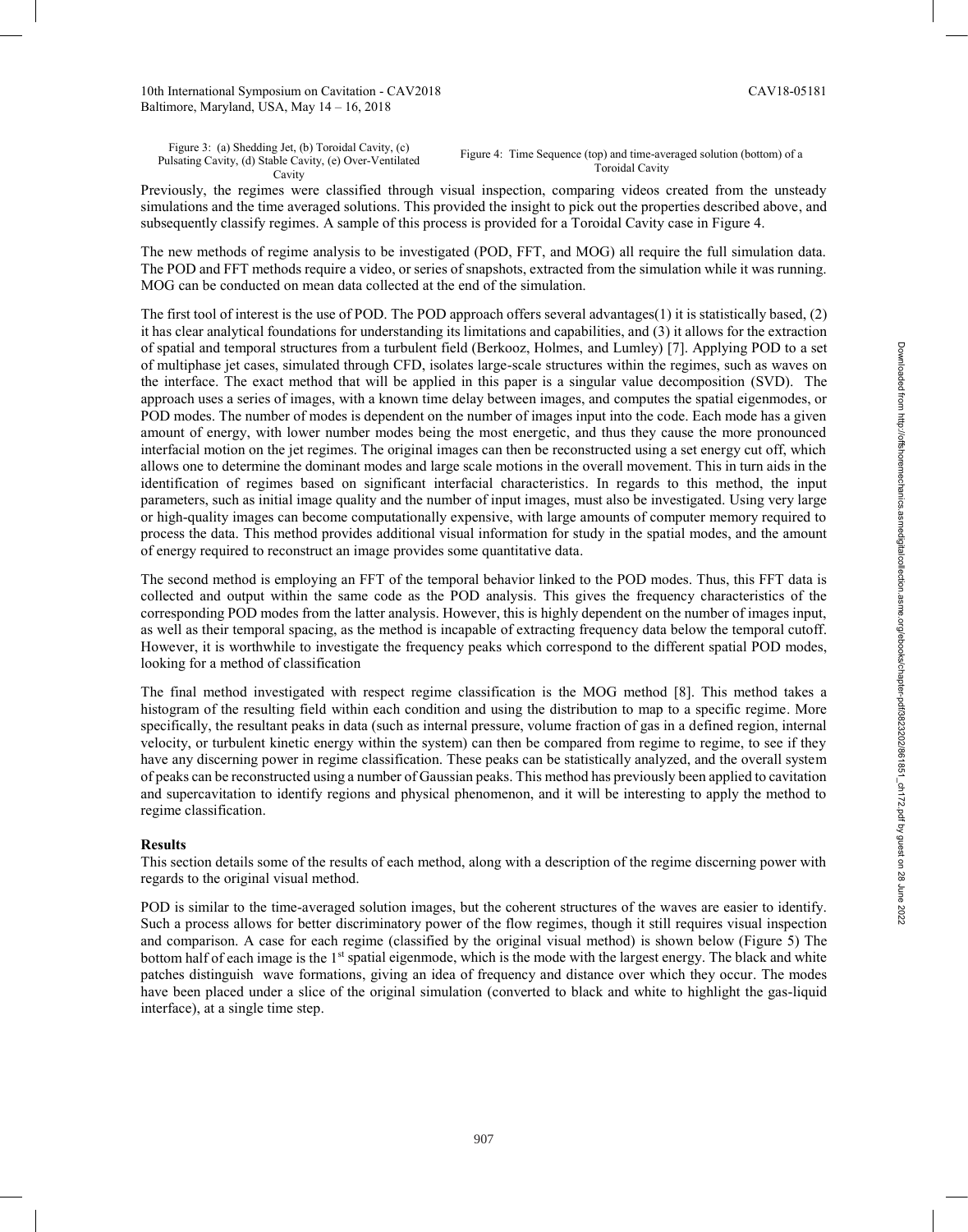

Figure 5: POD of Shedding Jet (a), Toroidal Cavity (b), Pulsating Cavity (c), Stable Cavity (d) and Over-Ventilated Cavity (e)



Figure 6: FFT of Shedding Jet (top left), Toroidal Cavity (top middle), Pulsating Cavity (top right), Stable Cavity (bottom left) and Over-Ventilated Cavity (bottom right)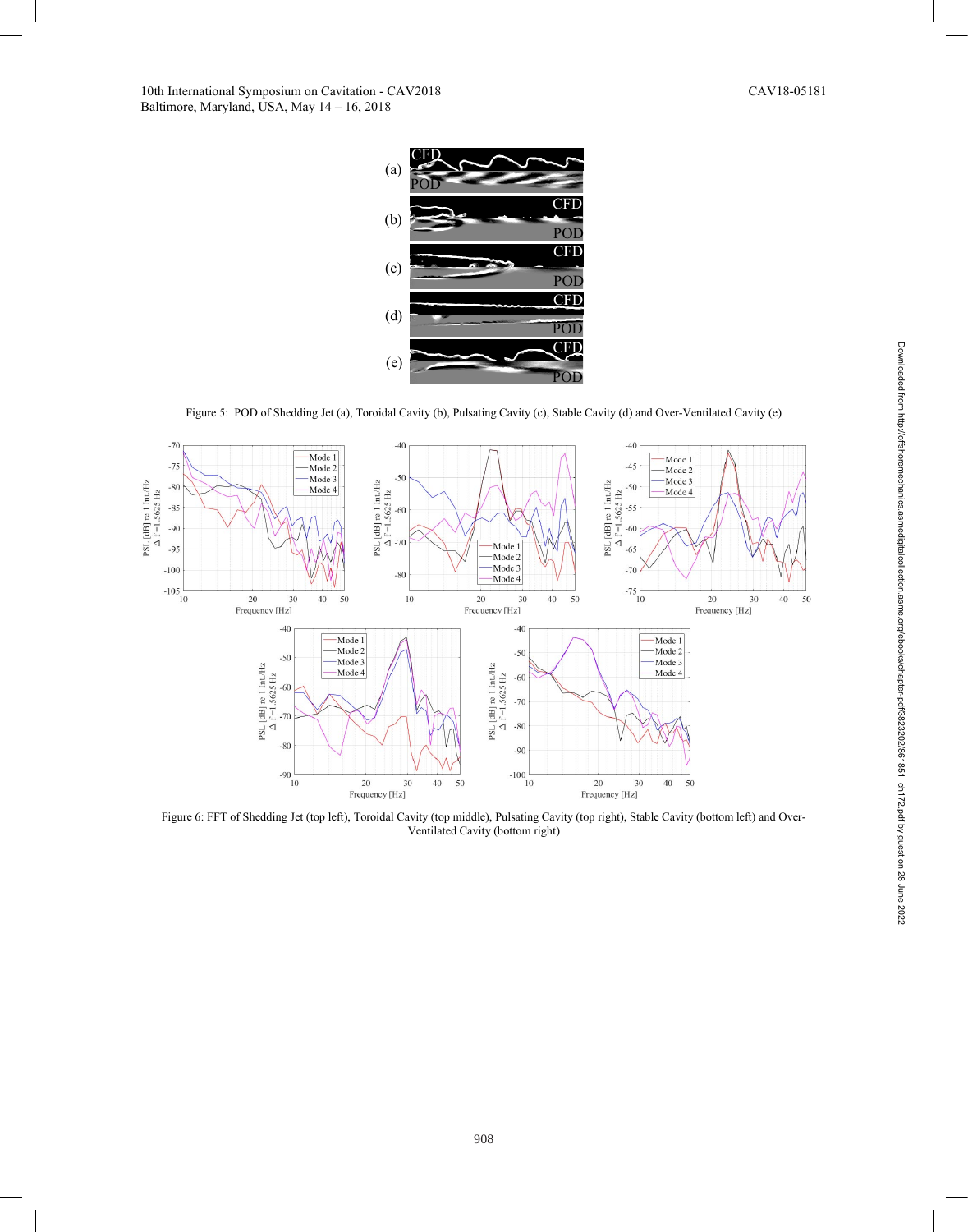

Figure 7: Volume Fraction PDFs of a Shedding Jet (left) and Pulsating Cavity (right)

FFTs are limited by image quality and number of images that can be processed at once, which is overall limited by processing power. The number of images input in these cases limits the overall frequency that can be extracted from the simulations. Due to this, only the lower frequency waves on the gas-liquid interface can be expressed as peaks. This is apparent in the toroidal and pulsating cavities (Figure 6), where the 1<sup>st</sup> and  $2<sup>nd</sup>$  modes result in lower frequency peaks. However, there is no discriminatory power, currently limited by computational inputs, for the higher frequency regimes such as the shedding jet, stable cavity, and over-ventilated cavity.

Initial data from the MOG method (currently displayed using thee mean volume fraction of gas as the underlying PDFs) indicates there is some discerning capability to this method. The plots are displayed in Figure 7. Through comparison of plots for multiple cases from each regime, there are several trends that stand out. The shedding jet regime typically has the majority of the cavity at lower volume fractions of gas (0-0.2), and can typically be identified by this trait. Similarly, the stable cavity regime is heavily weighted towards high volume fractions of gas (0.7-1.0). The over-ventilated case has roughly three peaks (towards 0, 1.0, and one in the 0.4-0.8 range). The toroidal and pulsating cavities are the hardest cases to distinguish using this method, both being weighted at the 0 and 1.0 ends of volume fraction of gas. The possible difference may be that the center area (0.4-0.6) of the toroidal cases is very low (less than 0.2%), but more cases may need to be evaluated.

#### **Conclusion**

All three methods (POD, FFT, and MOG) still rely on some form of visual inspection. However, POD does provide more information than the original two methods (video and time average images). The ability of FFT to distinguish regimes is highly dependent time step and number of images fed through the process. The MOG method has some discerning ability, though many cases must be compared to classify the unique differences between each regime from the PDF plots. It seems that it is not necessarily peak location/size, but more statistical ranges in the jet's downstream volume fraction of gas. Additional methods of regime classification will still be of assistance in better differentiating intermediate regimes, or regimes that are not easily distinguished from only video and time averaged solutions.

#### **References**

- [1] Weiland, C. J., 2009, "Characteristics of the high speed gas-liquid interface," Ph.D. thesis, Virginia Tech, Blacksburg
- [2] Shi, H., Wang, B., and Dai, Z., 2010, "Research on the mechanics of underwater supersonic gas jets," Sci. China. Ser. G: Phys. Mech. Astron., **53**(3), pp. 527–535.